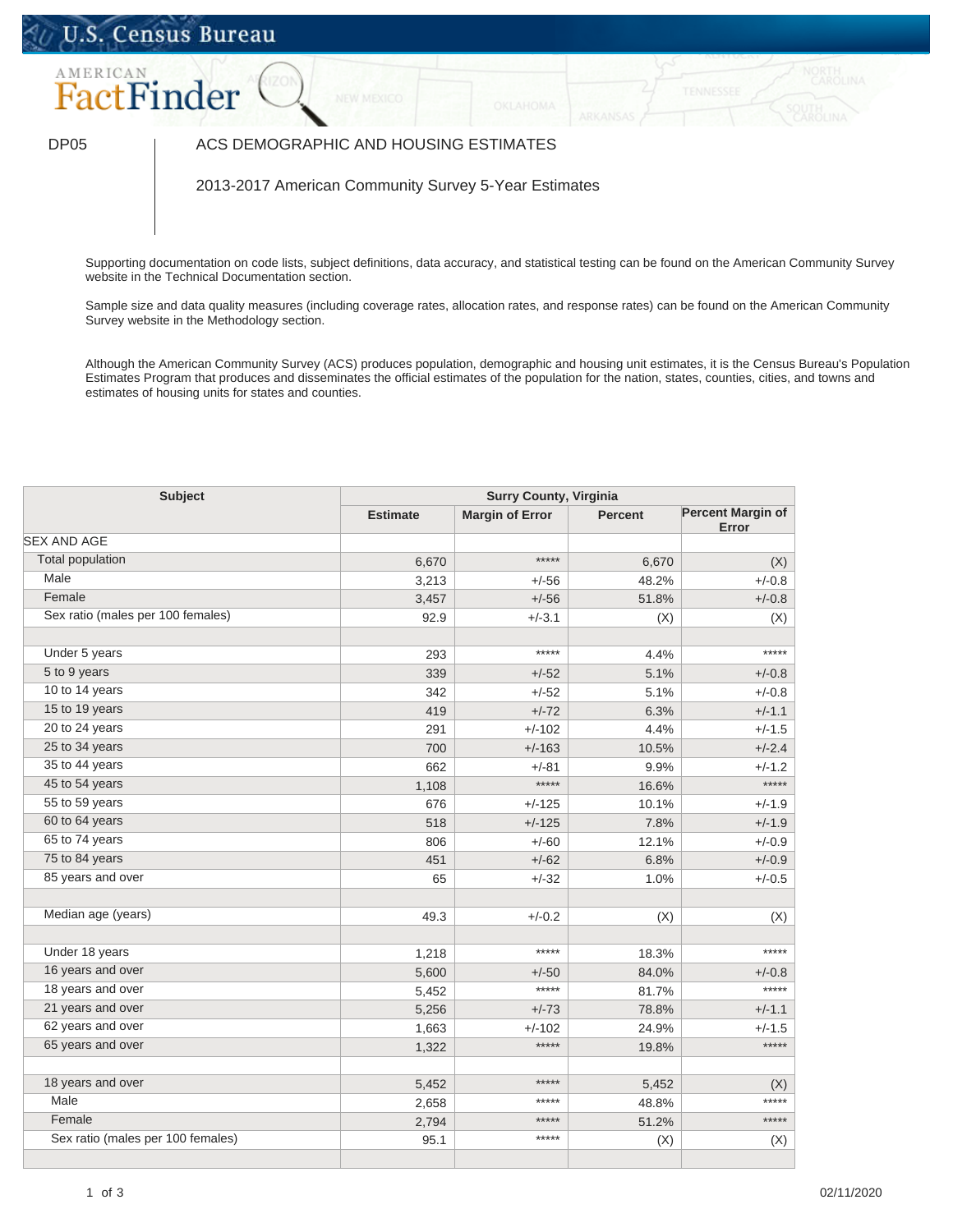| <b>Subject</b>                                      | <b>Surry County, Virginia</b> |                        |                |                                   |
|-----------------------------------------------------|-------------------------------|------------------------|----------------|-----------------------------------|
|                                                     | <b>Estimate</b>               | <b>Margin of Error</b> | <b>Percent</b> | <b>Percent Margin of</b><br>Error |
| 65 years and over                                   | 1,322                         | *****                  | 1,322          | (X)                               |
| Male                                                | 611                           | *****                  | 46.2%          | *****                             |
| Female                                              | 711                           | *****                  | 53.8%          | *****                             |
| Sex ratio (males per 100 females)                   | 85.9                          | *****                  | (X)            | (X)                               |
|                                                     |                               |                        |                |                                   |
| <b>RACE</b>                                         |                               | *****                  |                |                                   |
| <b>Total population</b><br>One race                 | 6,670                         |                        | 6,670          | (X)                               |
| Two or more races                                   | 6,586                         | $+/-54$                | 98.7%          | $+/-0.8$                          |
|                                                     | 84                            | $+/-54$                | 1.3%           | $+/-0.8$                          |
| One race                                            | 6,586                         | $+/-54$                | 98.7%          | $+/-0.8$                          |
| White                                               | 3,500                         | $+/-28$                | 52.5%          | $+/-0.4$                          |
| <b>Black or African American</b>                    | 3,043                         | $+/-65$                | 45.6%          | $+/-1.0$                          |
| American Indian and Alaska Native                   | $\mathbf{1}$                  | $+/-2$                 | 0.0%           | $+/-0.1$                          |
| Cherokee tribal grouping                            | $\mathbf 0$                   | $+/-17$                | 0.0%           | $+/-0.5$                          |
| Chippewa tribal grouping                            | $\mathbf 0$                   | $+/-17$                | 0.0%           | $+/-0.5$                          |
| Navajo tribal grouping                              | $\mathbf 0$                   | $+/-17$                | 0.0%           | $+/-0.5$                          |
| Sioux tribal grouping                               | $\mathbf{0}$                  | $+/-17$                | 0.0%           | $+/-0.5$                          |
| Asian                                               | 28                            | $+/-30$                | 0.4%           | $+/-0.5$                          |
| Asian Indian                                        | $\mathbf 0$                   | $+/-17$                | 0.0%           | $+/-0.5$                          |
| Chinese                                             | $\mathbf 0$                   | $+/-17$                | 0.0%           | $+/-0.5$                          |
| Filipino                                            | $\mathbf 0$                   | $+/-17$                | 0.0%           | $+/-0.5$                          |
| Japanese                                            | 3                             | $+/-5$                 | 0.0%           | $+/-0.1$                          |
| Korean                                              | 25                            | $+/-30$                | 0.4%           | $+/-0.4$                          |
| Vietnamese                                          | $\mathbf 0$                   | $+/-17$                | 0.0%           | $+/-0.5$                          |
| <b>Other Asian</b>                                  | $\mathbf 0$                   | $+/-17$                | 0.0%           | $+/-0.5$                          |
| Native Hawaiian and Other Pacific Islander          | $\mathbf 0$                   | $+/-17$                | 0.0%           | $+/-0.5$                          |
| Native Hawaiian                                     | $\mathbf 0$                   | $+/-17$                | 0.0%           | $+/-0.5$                          |
| Guamanian or Chamorro                               | $\mathbf 0$                   | $+/-17$                | 0.0%           | $+/-0.5$                          |
| Samoan                                              | $\mathbf 0$                   | $+/-17$                | 0.0%           | $+/-0.5$                          |
| Other Pacific Islander                              | $\overline{0}$                | $+/-17$                | 0.0%           | $+/-0.5$                          |
| Some other race                                     | 14                            | $+/-15$                | 0.2%           | $+/-0.2$                          |
| Two or more races                                   | 84                            | $+/-54$                | 1.3%           | $+/-0.8$                          |
| White and Black or African American                 | 34                            | $+/-40$                | 0.5%           | $+/-0.6$                          |
| White and American Indian and Alaska Native         | 14                            | $+/-21$                | 0.2%           | $+/-0.3$                          |
| White and Asian                                     | 21                            | $+/-32$                | 0.3%           | $+/-0.5$                          |
| Black or African American and American Indian and   | 15                            | $+/-18$                | 0.2%           | $+/-0.3$                          |
| Alaska Native                                       |                               |                        |                |                                   |
| Race alone or in combination with one or more other |                               |                        |                |                                   |
| races<br><b>Total population</b>                    | 6,670                         | *****                  | 6,670          | (X)                               |
| White                                               | 3,569                         | $+/-54$                | 53.5%          | $+/-0.8$                          |
| <b>Black or African American</b>                    | 3,092                         | $+/-60$                | 46.4%          | $+/-0.9$                          |
| American Indian and Alaska Native                   |                               | $+/-25$                |                | $+/-0.4$                          |
| Asian                                               | 30<br>49                      | $+/-46$                | 0.4%           | $+/-0.7$                          |
| Native Hawaiian and Other Pacific Islander          |                               | $+/-17$                | 0.7%           | $+/-0.5$                          |
| Some other race                                     | 0                             |                        | 0.0%           |                                   |
|                                                     | 14                            | $+/-15$                | 0.2%           | $+/-0.2$                          |
| <b>HISPANIC OR LATINO AND RACE</b>                  |                               |                        |                |                                   |
| Total population                                    | 6,670                         | *****                  | 6,670          | (X)                               |
| Hispanic or Latino (of any race)                    | 55                            | $+/-43$                | 0.8%           | $+/-0.6$                          |
| Mexican                                             | 14                            | $+/-22$                | 0.2%           | $+/-0.3$                          |
| <b>Puerto Rican</b>                                 | 36                            | $+/-35$                | 0.5%           | $+/-0.5$                          |
| Cuban                                               | 0                             | $+/-17$                | 0.0%           | $+/-0.5$                          |
| Other Hispanic or Latino                            | 5                             | $+/-9$                 | 0.1%           | $+/-0.1$                          |
| Not Hispanic or Latino                              | 6,615                         | $+/-43$                | 99.2%          | $+/-0.6$                          |
| White alone                                         | 3,474                         | $+/-2$                 | 52.1%          | $+/-0.1$                          |
| Black or African American alone                     | 3,043                         | $+/-65$                | 45.6%          | $+/-1.0$                          |
| American Indian and Alaska Native alone             |                               | $+/-2$                 | 0.0%           | $+/-0.1$                          |